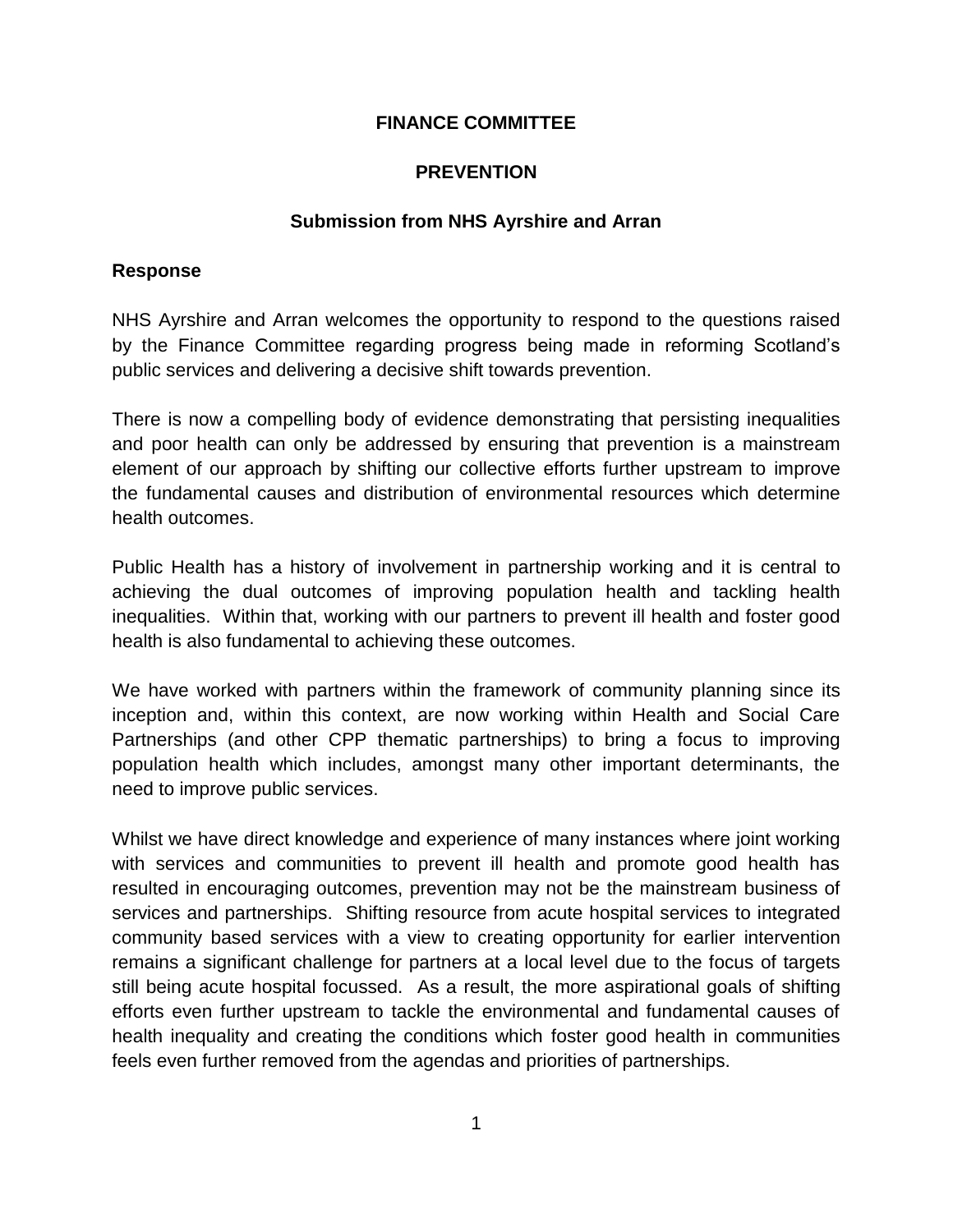We offer the following views in relation to the eight key questions posed by the Finance Committee:

# **Why has the progress of reform proposed by the Christie Commission been so slow?**

The aspirational objective of the Christie Commission which states that 'public sector organisations should prioritise prevention, reduce inequalities and promote equality' remains sound. However, it is our view that, currently, the focus of the Christie Commission work is not on prevention and reducing inequality but rather on achieving structural change. Given the lack of robust evidence linking changes in structures to positive improvements in population health or health inequalities it is unlikely that we will see any significant step change in achieving these outcomes whilst this remains the focus of local partnerships.

There is *good* evidence, however to suggest that shifting further upstream to tackle fundamental causes and improve the social, environmental and economic conditions in which people live will have a positive impact on outcomes and public sector spend through removing some of the downstream demand on the system. This, in our view, will only be achieved by creating the conditions for innovation, relationships and knowledge to grow and develop and through a fundamental shift in how prevention is understood, viewed and valued by the public, politicians and decision makers.

It is also our view that the reforms proposed in Christie are complex and ambitious and, therefore, even with the most favourable conditions for implementation, will take some time to reach fruition. Therefore, attempts to accelerate the process are unlikely to deliver outcomes any faster or more effectively.

# **What are the main barriers to change and how do we address them in order to accelerate the rate of progress?**

In our experience, the programme of reform currently being implemented, which includes strengthening community planning, health and social care integration and the review of the criminal justice system is beginning to create some of the conditions for services and communities to come together to discuss, plan and innovate. However, in our view, there are two fundamental barriers to change which, it could be argued, cannot be addressed through structural reform. The first is that culture and practices have not yet changed sufficiently which may result from a fundamental truth that there remains a lack of belief that prevention works. An example of this at government level is the ring fencing of budgets for prevention which perhaps suggest an unwillingness to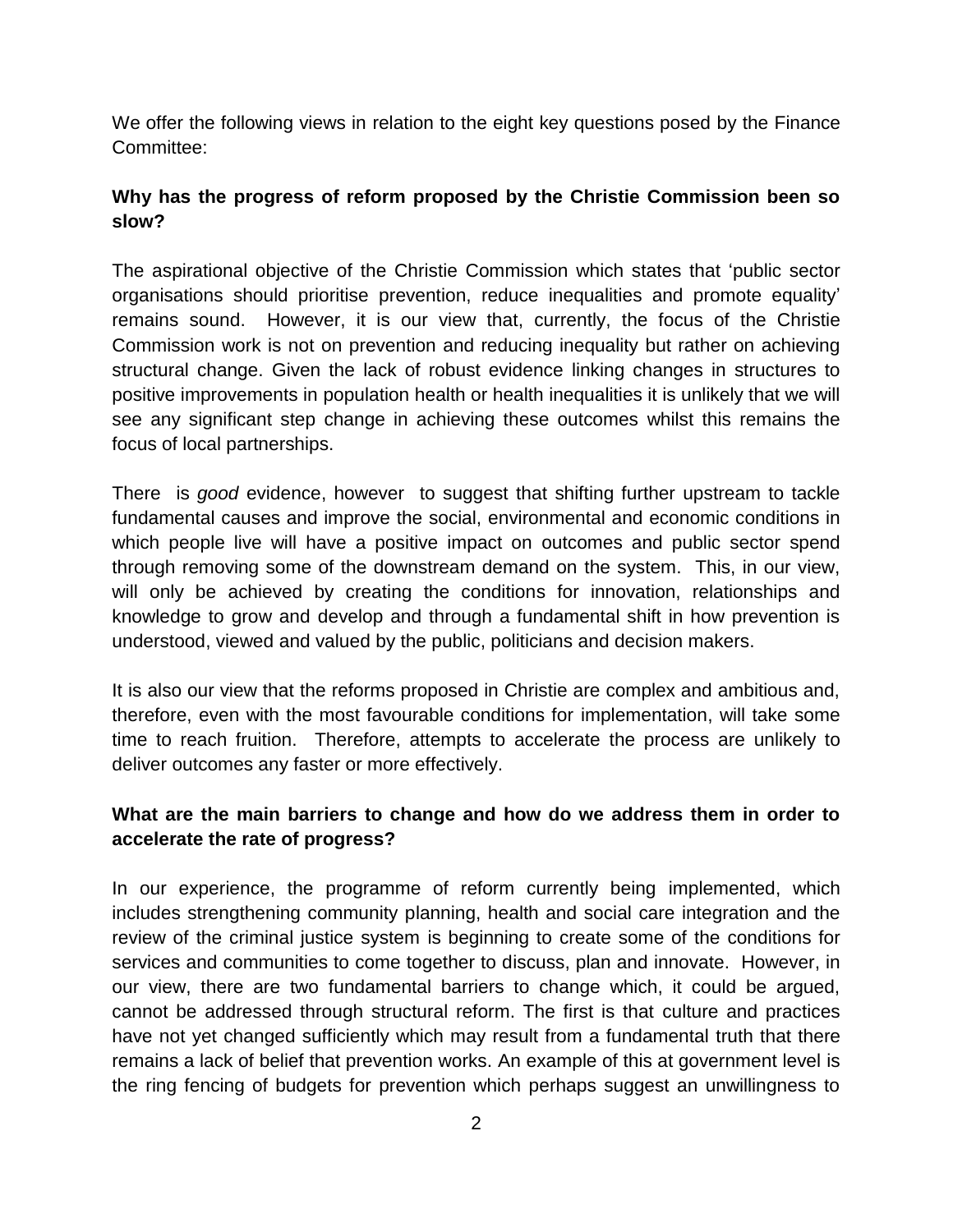commit mainstream spend to prevention, exacerbated by short-term budget cycles at odds with the long term goals of prevention. This is also evidence at a local level, where preventative approaches, often demonstrating evidence of effectiveness, are often peripheral projects, reliant on external, short-term funding, struggling to find a way into mainstream practice. This short-term approach to prevention is accompanied by a lack of evaluation studies which illustrate the longer-term outcomes and savings in real terms at a local level. The second is a dominance within public sector service planning and delivery to focus on analysing and addressing problems. Although it is necessary to understand causal pathways in order to inform where best to invest and intervene to prevent, there is a growing body of knowledge suggesting that more can perhaps be gained by thinking about how we create the conditions to enable societies, communities and individuals to flourish. Within this there requires to be a reframing of outcomes and indicators of success which is not in keeping with the dominance of downstream targets (in Acute hospitals) we are currently required to report on in the public sector. In addition to this there is a lack of joint governance and accountability across public sector agencies which act as a barrier to collective priority setting and reporting. For example the NHS requires to report on HEAT targets which will take predominance over joint community planning priorities. In addition within the NHS, there is currently much greater emphasis and political scrutiny on meeting short term Access targets rather than long term health improvement targets.

## **How do we ensure the necessary culture change and greater levels of integration takes place?**

As stated above, in our view, the predominant focus on structural reform, although able to remove some of the beaurocratic barriers to change, is not enough to bring about the cultural change that the Scottish Government and public sector providers desire. Culture change and natural interdependency are more likely to be achieved through: greater investment in education and learning; creating opportunities and providing support to enable a creative dialogue around prevention to occur; and enabling relationships to develop.

### **How do we create a culture of innovation?**

Despite the increasing pressures on staff as a result of shrinking resources and increasing demand, there exists a willingness and drive to innovate, some of which is focused around prevention. As stated above, this could be maximised by investment in learning and allowing the space, time and support to innovate.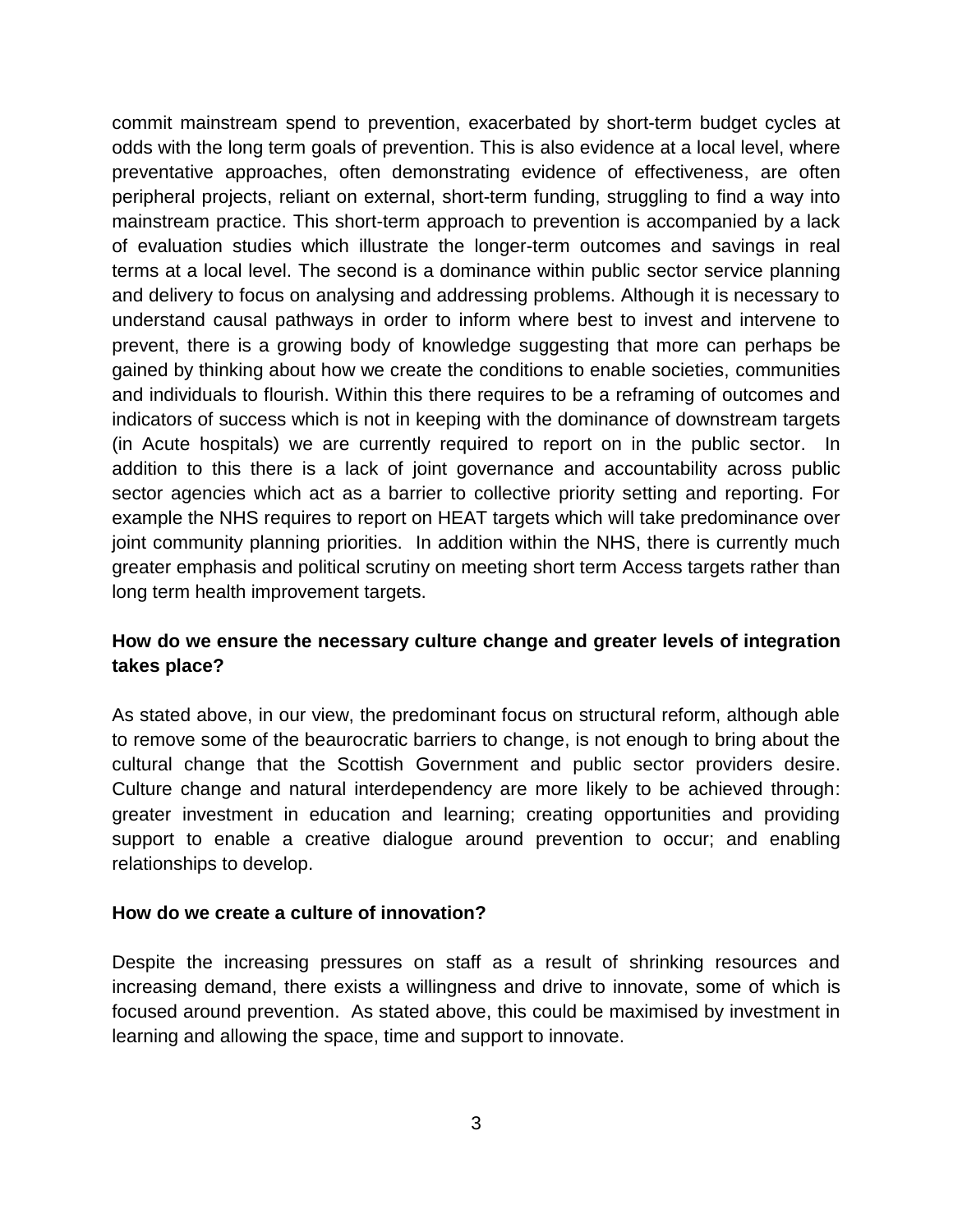## **What opportunities does digital technology provide in reforming the delivery of public services towards prevention?**

It is our view that technology has a place in communication, engagement and education, all of which are important to taking preventative approach. However, we are not aware of any evidence which describes the positive impact of digital technology on health or health inequalities. We would suggest that any significant proposals for digital technology use in public service reform towards prevention are subject to Health Inequalities Impact Assessment as there may be a risk that the more affluent, digitally literate in society benefit most.

## **How should community planning be developed to support service integration and the focus on prevention?**

Community planning, from our perspective, currently has some of the correct ingredients to bring about greater integration of services around common priorities and challenges such as integrated care for older people or alcohol and drugs. As stated above, legislation and structural reform can go some way in creating the conditions for this collaboration. This might include creating joint governance and accountability with shared priorities and outcomes.

However, in our view, Community Planning has an even greater opportunity to create the conditions for partners to come together with communities around cross-cutting issues or aspirations which are much further upstream than the problems or effects which currently dominate CPP agendas. These are likely to be goals that no one service provider or community has all the power, knowledge, skills or resources to achieve the improvement required but, together, could make a significant impact (across a number of outcomes). This might include: protecting and preserving the natural environment; growing a thriving economy; and creating healthy places which support healthy ageing and the best start for children. A more positive framing of common goals away from problems traditionally 'fixed' by services may provide the space to focus more on relationally integrated networks focused on prevention rather than structurally integrated partnerships focused on downstream problem solving.

# **What lessons can we learn from other countries in delivering a preventative approach?**

In terms of preventing and undoing inequality, the more equal societies offer the best insights into how tackling the fundamental distribution of power, wealth and resources in society can positively impact across the board in terms of the equal distribution of